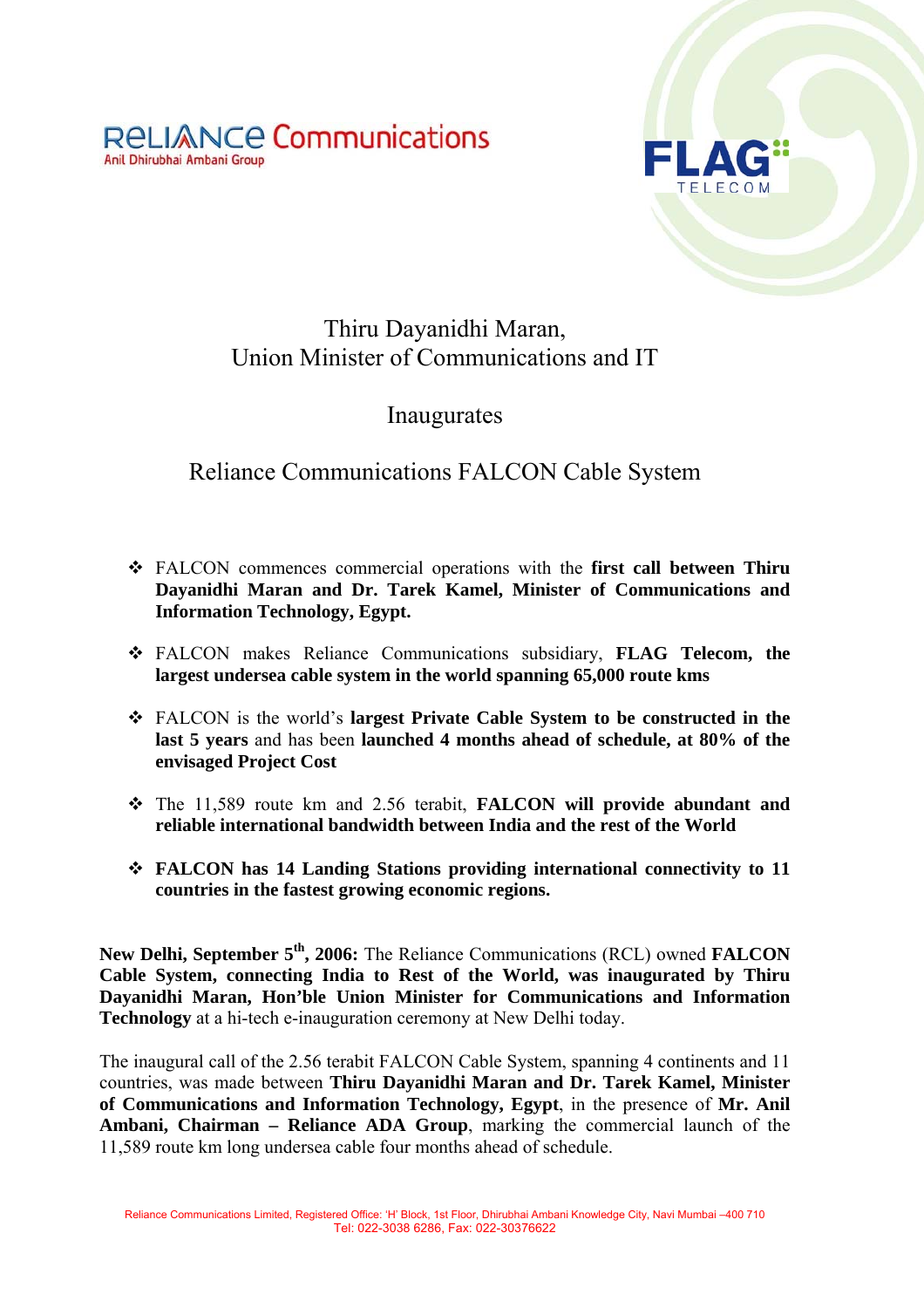**Shri D.S. Mathur, Secretary – Department of Telecommunications and Shri Jainder Singh, Secretary – Department of Information Technology** were present at this momentous occasion.

Speaking at the inaugural ceremony**, Thiru Dayanidhi Maran said**, *"FALCON heralds a new era in the telecom landscape of the country by providing a reliable and cost-effective source of international bandwidth".* 

*"The initiatives of Reliance and others will provide healthy competition and robust growth. The Carriers will further bring down their tariff in line with the prevailing market prices. The benefits would soon be experienced by Indian enterprises and consumers. I am confident that availability of high quality international connectivity would catalyze the broadband revolution for the masses, and at the same time boost the vistas of the burgeoning ITES and BPO enterprises*"*, added Thiru Maran.* 

Thiru Maran congratulated Mr. Anil Ambani on FLAG Telecom Global Network becoming the **World's largest undersea cable system covering 65,000 route kms, with the launch of FALCON**.

**At the inauguration ceremony, Mr. Anil Ambani said***, "in a world torn by violent disagreement and conflict FALCON will bring the calming influence of communication and dialogue. It will enhance the flow of ideas and information"*.

*"FALCON will have an equally powerful impact on the economic front, driving higher levels of trade, commerce and global integration*", Mr. Ambani added.

The vision at Reliance ADA group is to *"give millions of ordinary people across the world the means to realize their dreams, the power to shape their destiny, the chance to fulfill their true and diverse potential***,"** Mr Ambani said.

The **FLAG Global Network bridges the distance between 35 diverse developed and developing economies, connecting the global economic hubs** in USA, UK, Germany, France, Middle East, India, Hong Kong, Singapore, China and Japan to name a few. RCL's FLAG is the first and only global network of this scale to provide integrated connectivity on one seamless network to the three highest growing regions; India, Middle East and China; in terms of international bandwidth demand.

*"We are glad that the FALCON Project has been completed in a record time and is being launched 4 months ahead of schedule with significant cost savings. Our pre-sales initiatives have resulted in an overwhelming response are an encouraging indicator of the future business prospects"*, said Mr. Punit Garg, CEO – FLAG Telecom on an 11-country video conference from Egypt.

*For further information, pls. contact Gaurav Wahi on +91-9322904680 or on gaurav.wahi@relianceada.com*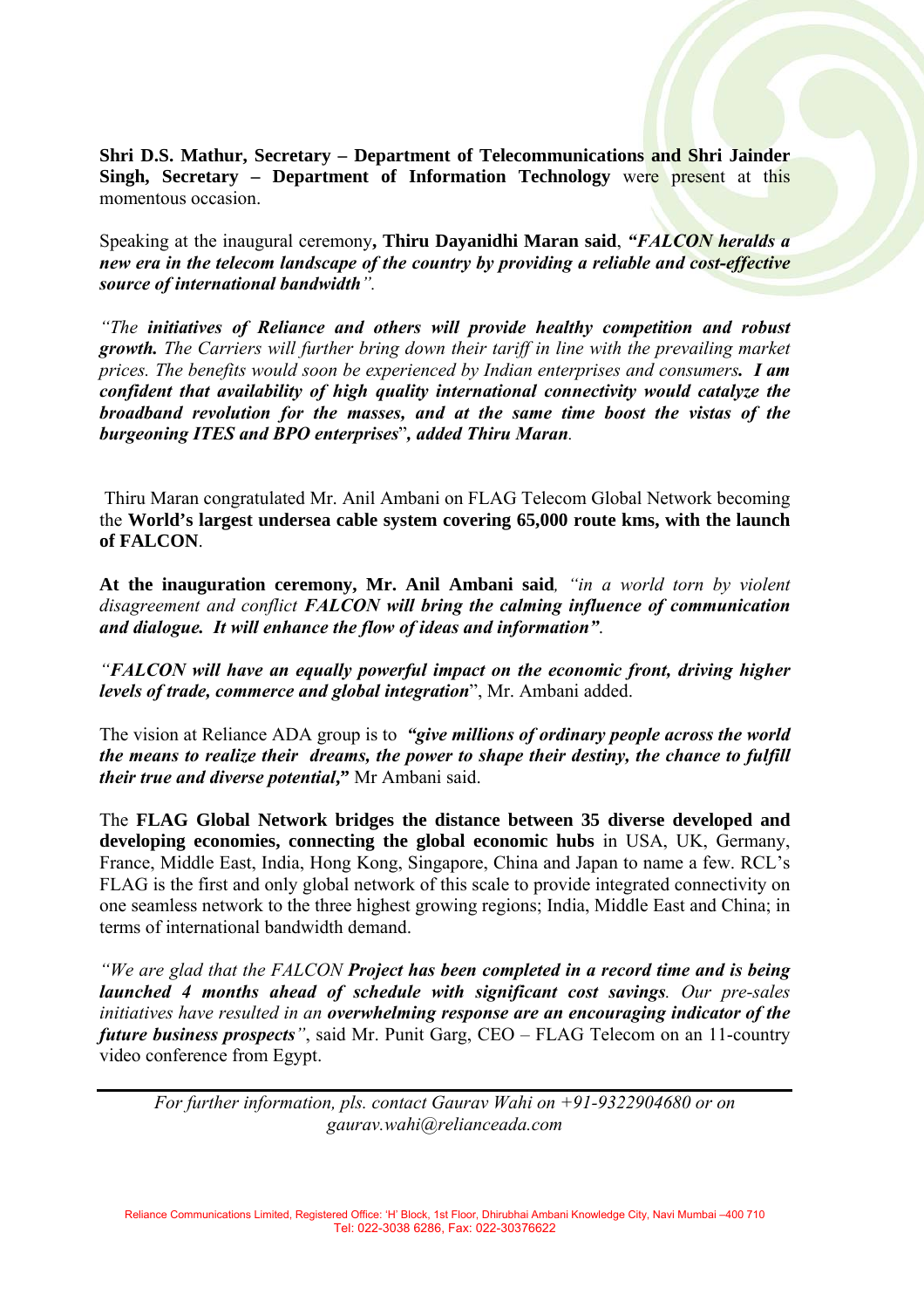